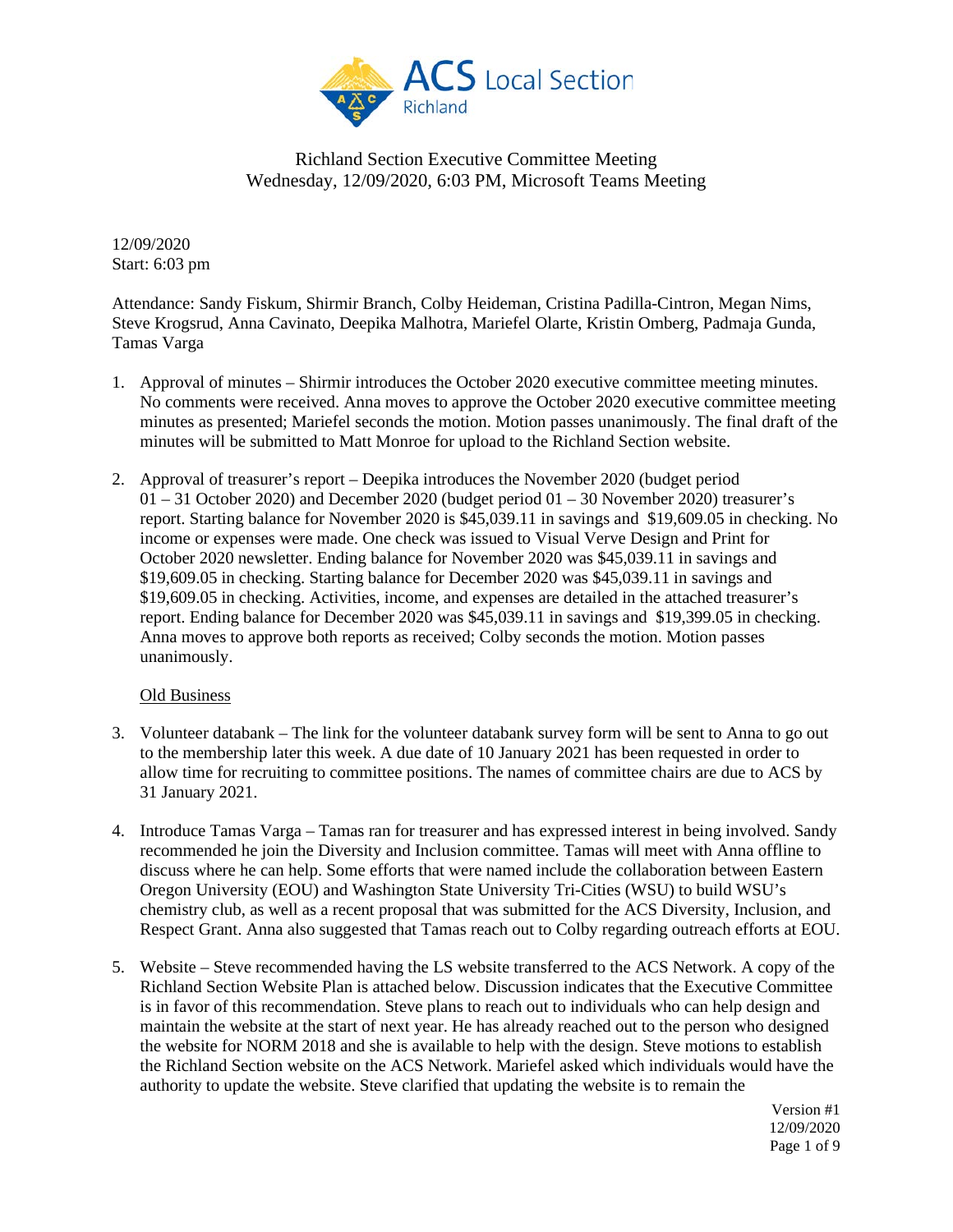

responsibility of the Local Section (LS). Matt Monroe can continue to serve this role. By moving website to the ACS Network, anyone granted permissions can make changes to the website. (The previous website is on a Labworks domain; therefore, only a PNNL employee has the permission to make changes.) Anna suggested forming a committee of individuals who would be granted administrative privileges to make changes to the website. Cristina asked if the website would allow the LS to host webinars using the same format that ACS does. Mariefel suggested posing that question to ACS. For now, the LS has access to ACS's Zoom license and will continue to do so for the near future. Mariefel moves to move Richland Section website to the ACS Network; Cristina seconds the motion. Motion passes unanimously.

- 6. NCW activities Colby announced that the EOU chemistry club created a video demonstration recognizing National Chemistry Week (NCW), which was posted to the club's Facebook page. This year's theme was "Sticking with Chemistry." A link to the video is included here: [https://www.facebook.com/958099780883933/videos/383223079472364.](https://www.facebook.com/958099780883933/videos/383223079472364) The video was based on a NCW kit that Anna received. There are still several materials left that Anna hopes can be used at future events. Cristina has the same kit and wants to create a Spanish-English version of the EOU video pending COVID impacts.
- 7. U.S. National Chemistry Olympiad Padmaja has reached out to the principals of all of the high schools in Tri-Cities via email asking about the upcoming chemistry Olympiad. She received one response from a principal in the Richland School District letting her know that he would forward her email to his school's chemistry and science teachers. She received a response from a biology teacher notifying her that getting a response from the teachers at this time will be highly unlikely due to their increased workload. A request for participation in the Olympiad is due 20 December 2020. Padmaja will notify the Executive Committee if any of the teachers reach out to her after the due date. Kristin noted that she was once contacted by someone wanting to participate in the Olympiad after the due date. Discussion indicated that there is likely a disconnect in communication regarding the deadlines for Olympiad participation. Sandy proposed reaching out to local teachers earlier next year to ensure enough time to register. Kristin suggested that the easiest way was to have one of the local high schools to order materials for the Olympiad because there is a lab component to the event. Sandy noted that in the past, Columbia Basin College (CBC) has hosted the local Olympiads.
- 8. Annual social This year's annual social was hosted via Zoom. There were 47 registrants and 33 participants. Discussion indicated that the event was well executed. There was a three-way tie for the trivia: Christopher Hendon, Christina Sorenson, and Matthew Douglas. Sandy asked Steve to include a note in the next newsletter congratulating them on their win. Christopher Hendon's talk was well received. Mariefel appreciated that the awardees were able to attend.

#### New Business

9. CBC Chem club – The CBC chemistry club was started a year ago. Due to COVID impacts, student participation has declined. The chemistry club is working on setting up a Facebook page to encourage membership participation. Sandy noted that the LS is available to provide resources. Discussion indicates that the LS could provide resources to establish the CBC chemistry club to become a student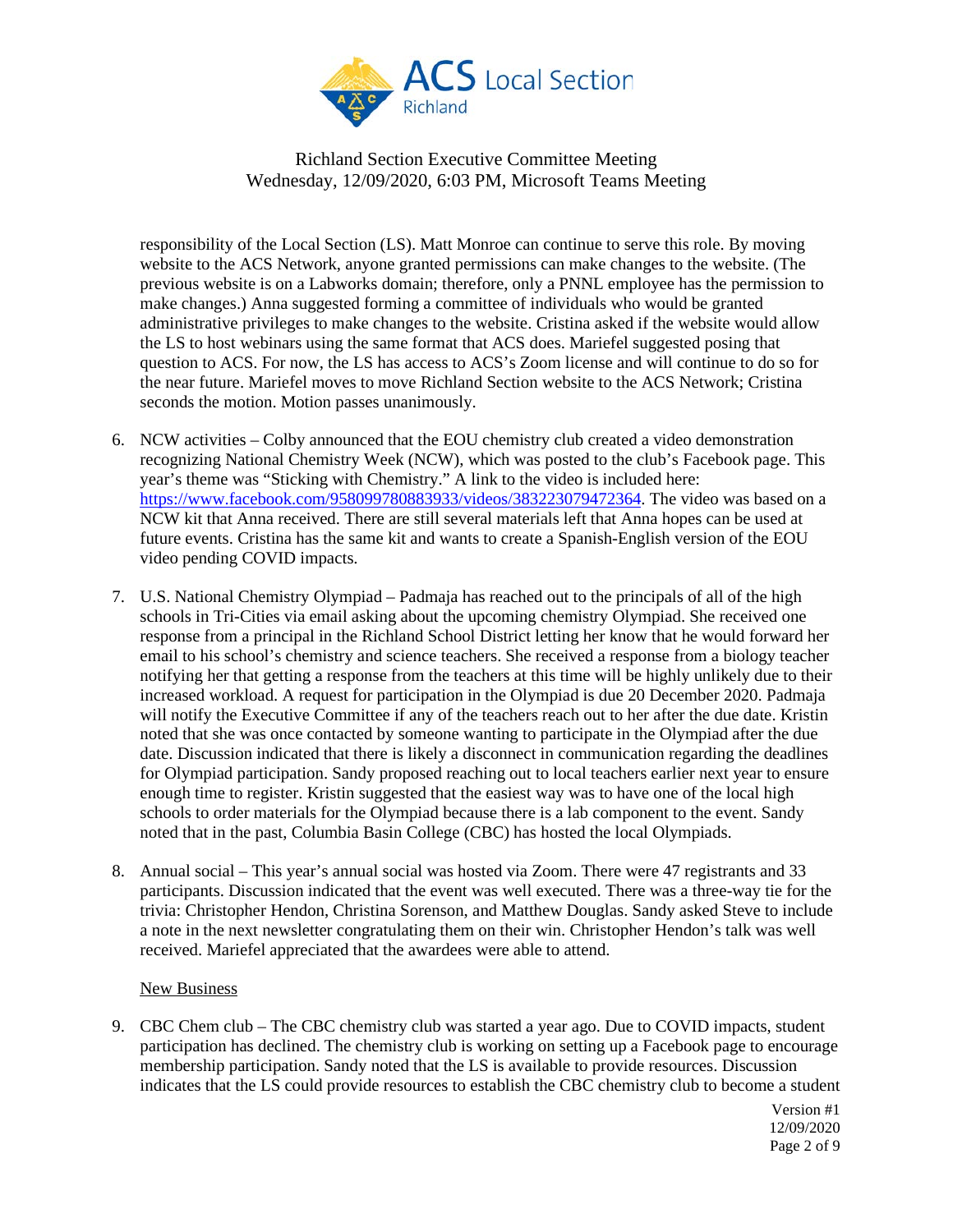

chapter. The LS might also be able to provide support for student members to attend ACS meetings, including the upcoming national virtual meeting. Due to COVID impacts, the chemistry club is not yet ready to become an ACS student chapter. Anna noted that that would not have an impact in receiving support to attend ACS meetings. She also stated that a chemistry club needed a minimum of 6 students to become an ACS student chapter.

- 10. 2021 budget Deepika introduces the proposed 2021 budget. Discussion regarding item 4 (rebate for Councilor travel to the ACS meeting) involved reducing the amount because the Spring National meeting will be virtual. Discussion regarding item 14a (travel awards for ACS student members) indicated that in light of unlikely travel to meetings, this item could be used to sponsor student member dues and/or registration for virtual meeting attendance. Item 14b (HS teacher grant) was proposed as a resource to support chemistry education as impacted by the COVID pandemic. Criteria to receive this grant will be discussed in the next Executive Committee meeting. Steve suggested increasing the amount for item 16a (newsletter) to \$1,300 to support four newsletters going out every year. The expense for item 19 (travel subsidies to Councilors) is included. However, the actual amount will depend on whether the Fall ACS meeting is virtual. A justification for item 21b (grant) is included at the bottom of the proposal. This combines the recently received METT grant and a carryover 2019 ACS grant for the Governance Affairs Committee (GAC). Kristin indicated that this will likely be spent on training for GAC. Since there have been no expenses for item 21m (career fair) since 2018, Deepika suggested removing it. Sandy indicated that since the LS has hosted a successful career fair in the past, it would be a good idea to keep it on the radar to host approximately every five years. The final budget results in a deficit, but a justification will be provided to the LS membership describing carryover grants the LS will receive. Steve moves to approve the proposed budget as revised; Anna seconds the motion. Motion passes unanimously. Deepika has taken the action to send the revised proposed budget to Steve for inclusion in the newsletter.
- 11. January newsletter The newsletter is set to go out to the LS membership by the end of January 2021. Steve has asked for all content to be included in the newsletter to be sent to him no later than the second week of January 2021. Some content to be included are as follows: farewell letter from the outgoing chair; welcome letter from the incoming chair; annual social recap; NCW summary; Girls in Science article.
- 12. Annual report The annual report will need to include the 2021 Chair's goals from Mariefel and the 2021 Chair-Elect's goals from Cristina. Anna will work with Colby to enter the activities that were completed at EOU. The website for the annual report has moved from Forms to Community Connection. Forms is still currently active to view previous reports.
- 13. ChemLuminary The 22nd Annual ChemLuminary Awards was held virtually on Wednesday, 09 December 2020 at 4:00 pm Eastern Time. A link to the ceremony video is here: [https://vimeo.com/483705362.](https://vimeo.com/483705362) Janet Bryant received the 2020 Award for Volunteer service to the America Chemical Society. The Richland Section was finalist for three awards and received the ChemLuminary for 'Outstanding NCW Event for a Special Audience' which recognized the 2019 Saturday Science event organized by the EOU chemistry club in Ontario, OR.. Sandy has asked Anna to write an announcement for the award to go into the newsletter.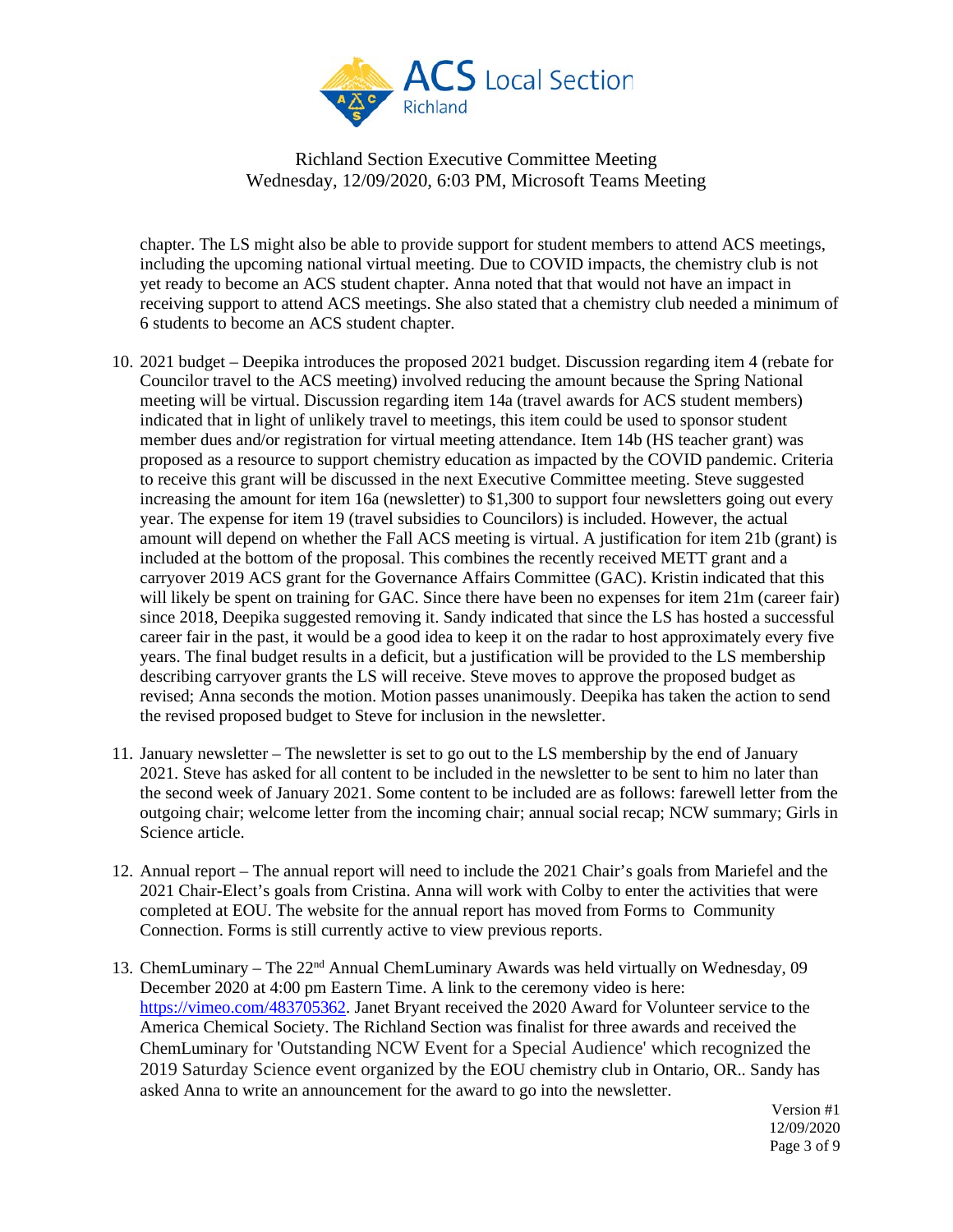

14. Leadership institute – The upcoming leadership institute will be held virtually at no cost. ACS is also providing the training to two officers from each LS. Cristina will be attending as 2021 Chair-Elect. Deepika will attend as 2021 Treasurer. Sandy will send the registration details to Deepika.

#### Committee reports

- 15. Programs No updates to report.
- 16. WCC The Washington state LS WCCs hosted a webinar on Thursday, 03 December 2020 to honor 2020 ACS female national award winners from the state. The panelists were Janet Bryant, Dr. Sue Clark, and Brandi Cossairt. The virtual event was well received by attendees. The Richland LS also had the largest amount of registrants and attendees.
- 17. Awards No updates to report.
- 18. Public relations Steve noted that a LS meeting needs to be held for the membership to vote on the 2021 budget. Sandy will check the bylaws to ensure that this vote can take place virtually. A date will need to be set before the next newsletter goes out.
- 19. GAC Allison Campbell has agreed to conduct a GAC training. Kristin is working to pin down a date and will submit an announcement to Steve for inclusion in the upcoming newsletter if timing permits.
- 20. Education No updates to report.
- 21. Diversity and Inclusion Updated reported above.

The Richland LS thanks Sandy for her leadership as 2020 Chair!

Kristin moves to adjourn the December 2020 executive committee meeting; Anna seconds the motion. Motion passes unanimously.

Adjourn at 7:23 pm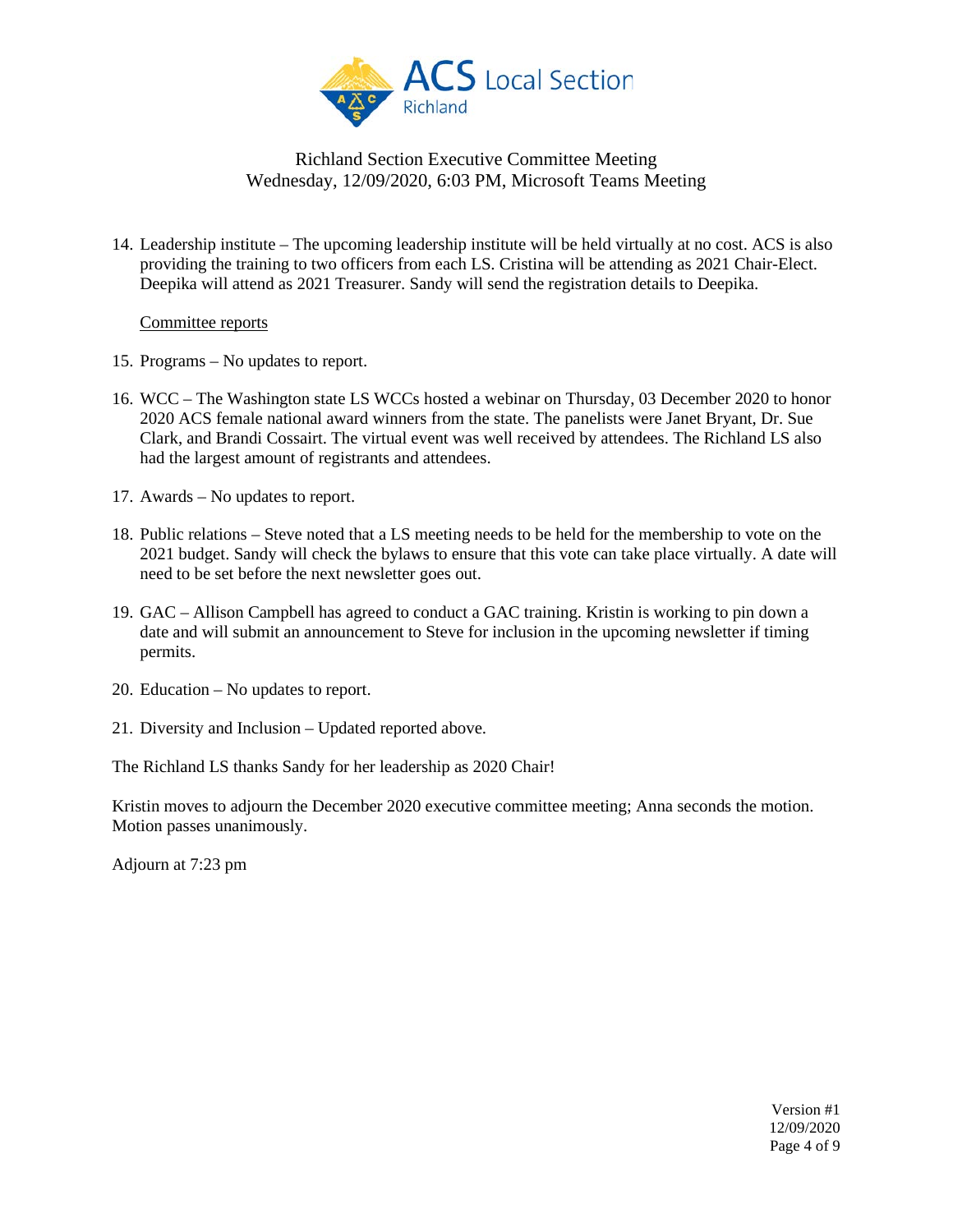

| <b>ACS Richland Section</b><br><b>Treasurer's Report</b>                                               |                            |                           |      |                                     |  |  |  |  |
|--------------------------------------------------------------------------------------------------------|----------------------------|---------------------------|------|-------------------------------------|--|--|--|--|
| 10/1/2020-10/31/2020                                                                                   |                            |                           |      |                                     |  |  |  |  |
| <b>Activities</b><br>Issued check# 1348 to Visual Verve Design & Print for ACS Oct. 2020<br>Newsletter |                            |                           |      |                                     |  |  |  |  |
| <b>Starting Balance</b><br>Savings<br>Checking                                                         | \$45,039.11<br>\$19,609.05 |                           |      |                                     |  |  |  |  |
| Receipts<br>From                                                                                       | Amount                     | <b>Budget</b><br>Category | Date | Directed to:                        |  |  |  |  |
| Total receipts this period                                                                             | \$0.00                     |                           |      |                                     |  |  |  |  |
| <b>Expenses</b><br>To                                                                                  | Amount                     | <b>Budget</b><br>Category |      | Date Paid Description; check number |  |  |  |  |
|                                                                                                        |                            |                           |      |                                     |  |  |  |  |
| Total spent this period                                                                                | \$0.00                     |                           |      |                                     |  |  |  |  |
| <b>Ending Balance</b><br>Savings<br>Checking                                                           | \$45,039.11<br>\$19,609.05 |                           |      |                                     |  |  |  |  |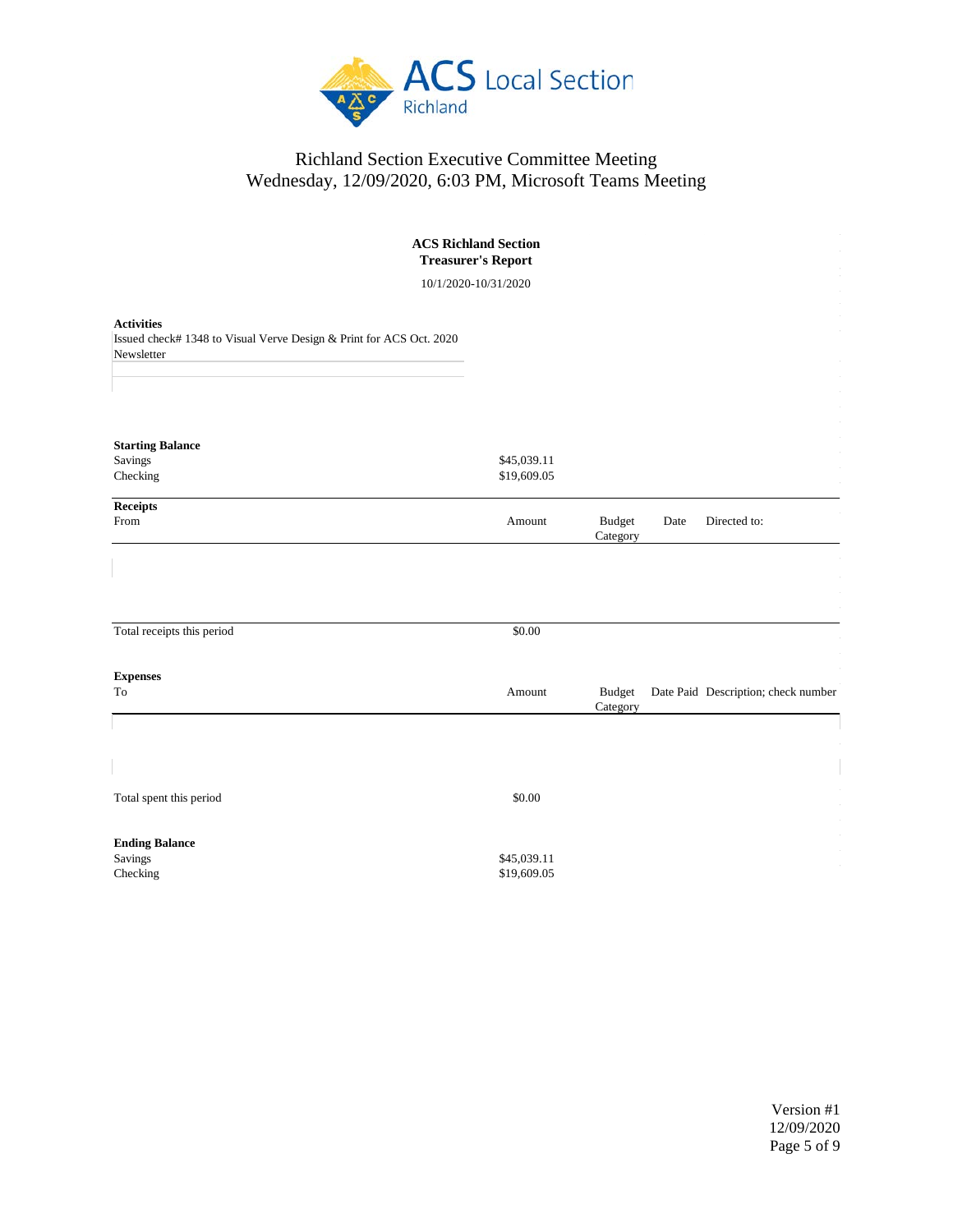

| <b>ACS Richland Section</b><br><b>Treasurer's Report</b>  |                            |                           |                     |                                                                                     |  |  |  |  |  |  |
|-----------------------------------------------------------|----------------------------|---------------------------|---------------------|-------------------------------------------------------------------------------------|--|--|--|--|--|--|
| 11/1/2020-11/30/2020                                      |                            |                           |                     |                                                                                     |  |  |  |  |  |  |
| <b>Activities</b>                                         |                            |                           |                     |                                                                                     |  |  |  |  |  |  |
| <b>Starting Balance</b><br>Savings<br>Checking            | \$45,039.11<br>\$19,609.05 |                           |                     |                                                                                     |  |  |  |  |  |  |
| Receipts<br>From                                          | Amount                     | <b>Budget</b><br>Category | Date                | Directed to:                                                                        |  |  |  |  |  |  |
| Returned City of Richland damage deposit for meeting room | \$150.00                   | 17c                       | 2020-11-30 Checking |                                                                                     |  |  |  |  |  |  |
| Total receipts this period                                | \$150.00                   |                           |                     |                                                                                     |  |  |  |  |  |  |
| <b>Expenses</b>                                           |                            |                           |                     |                                                                                     |  |  |  |  |  |  |
| To                                                        | Amount                     | Budget<br>Category        |                     | Date Paid Description; check number                                                 |  |  |  |  |  |  |
| Visual Verve Design & Print                               | \$315.00                   | 16a                       |                     | 2020-10-31 ACS Oct. 2020 Newsletter; 1348                                           |  |  |  |  |  |  |
| Mathew E Monroe                                           | \$45.00                    | 15                        |                     | 2020-11-04 2021 Officers Election Runner program to host electronic balloting; 1349 |  |  |  |  |  |  |
| Total spent this period                                   | \$360.00                   |                           |                     |                                                                                     |  |  |  |  |  |  |
| <b>Ending Balance</b><br>Savings<br>Checking              | \$45,039.11<br>\$19,399.05 |                           |                     |                                                                                     |  |  |  |  |  |  |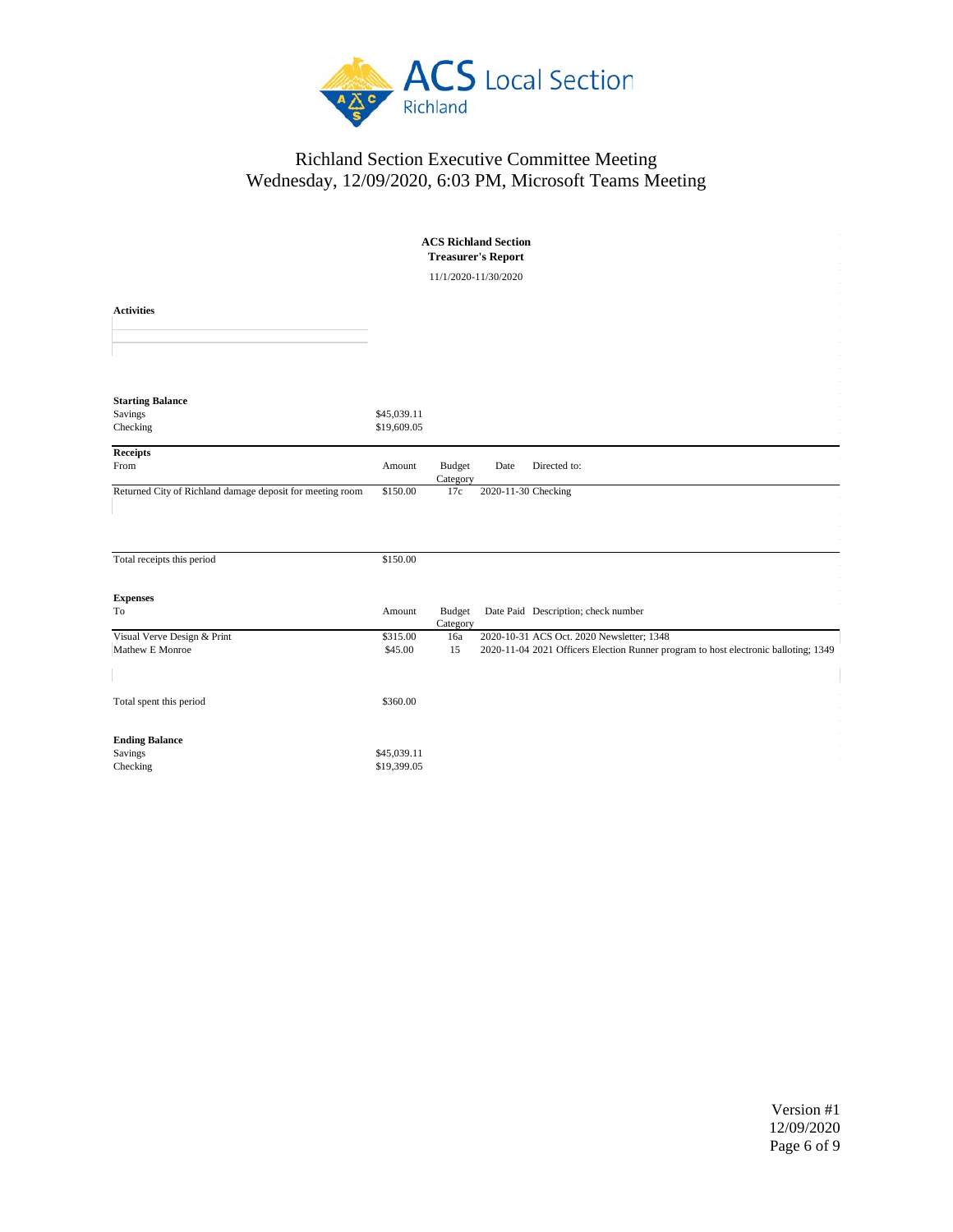

#### Richland Section Website Plan Revision 0

**Purpose:** This plan provides an outline for updating the Richland Section website. It allows all interested parties to review and provide input on the format and desired features of the new website.

**Goal:** The goal of the website redesign is to create a website which:

- has a contemporary appearance.
- is easy to navigate.
- provides access to commonly used information, such as Section calendar, in as few steps as possible.
- allows for storage of archive information/files.
- is easy to maintain.

**Website Host:** Three possibilities have been identified for hosting the website: the current labworks system, a commercial host, and the ACS Network. Here are some pros and cons of each:

- Labworks. There is no cost for hosting our website on Labworks. Creating a new website on Labworks from scratch offers lots of options, but also would be expensive. Only PNNL employees can make changes to a website on Labworks.
- Commercial. The cost of hosting a website on a commercial service is variable, depending on options, but \$10/month is typical. Creating a new website from scratch on a commercial service would have the same costs as doing it on Labworks. An advantage is that anyone can be given access to make changes to the website.
- ACS Network. There is no cost for hosting out website on the ACS Network. Website design costs can be reduced by using the ACS provided template as a starting point. The ACS will provide assistance in setting up the website but does not assist in customizing the template. Anyone can be given access to make changes to the website.

Discussion: One of the biggest challenges of having a Section website is keeping it up to date. Since only PNNL employees can make changes on Labworks, that system is less desirable than either a commercial service or the ACS Network. The ACS Network has the advantage over a commercial service in that the ACS provides a template and technical assistance in establishing a site on the network. As part of the ACS Network, members will have access to other ACS content, which may be viewed as either an advantage, or a distraction.

> Version #1 12/09/2020 Page 7 of 9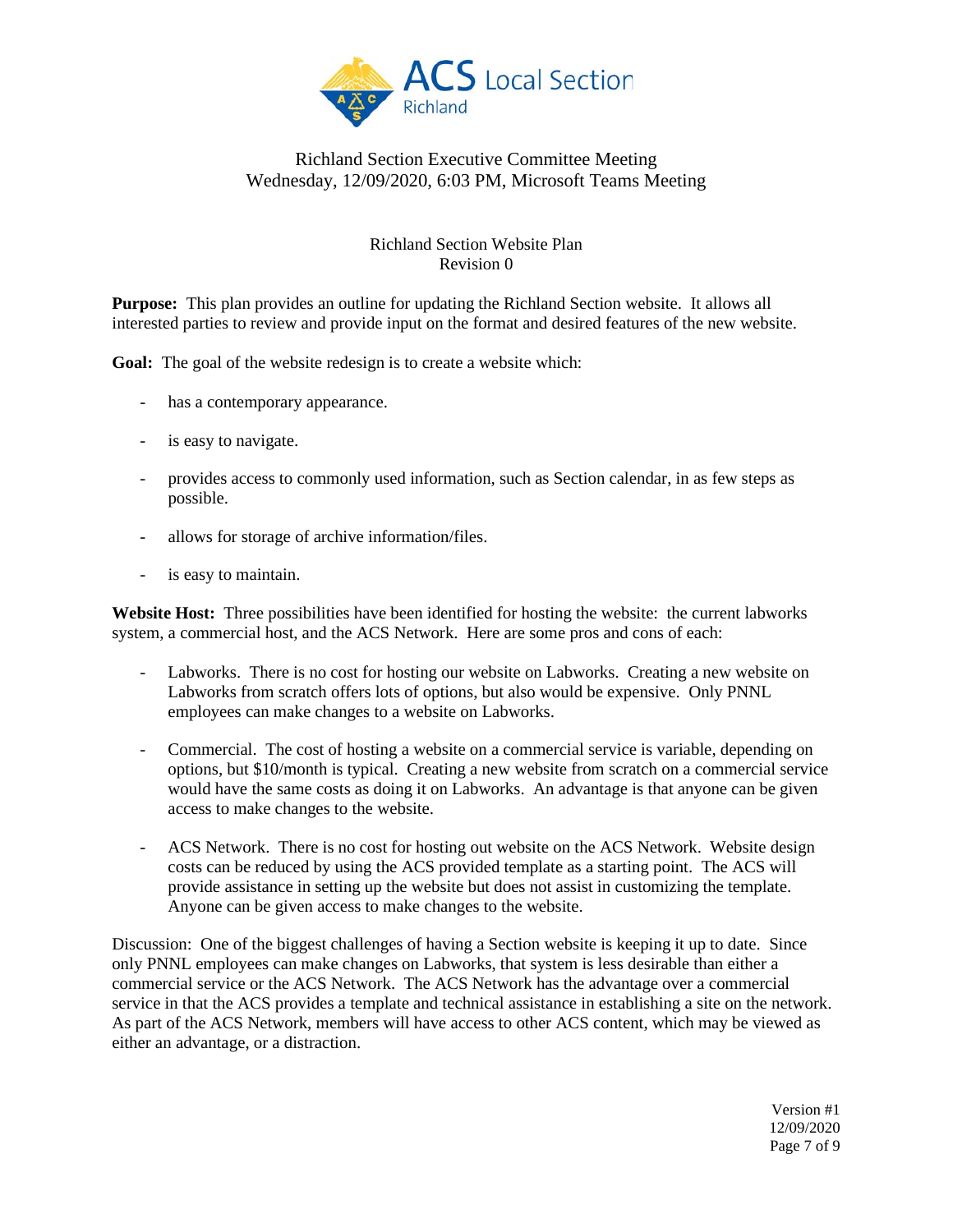

**Desired Website Features**: Based on recommendations from Richland Section members and members of the Executive Committee, the following features have been identified as being desirable in the new website. The features were identified primarily by scouring other local section websites for good ideas. Links to examples are given. They are not presented in any particular order.

- Present the Section calendar in a visual format rather than a list of dates. This would look like a calendar of the month. More information on each event could be gained by clicking on it. This is part of the ACS template. See for example [https://communities.acs.org/place](https://communities.acs.org/place-calendar.jspa?container=2270&containerType=14)[calendar.jspa?container=2270&containerType=14](https://communities.acs.org/place-calendar.jspa?container=2270&containerType=14)
- A volunteer sign-up page.<https://alabamaacs.weebly.com/volunteer-request.html>
- A page encouraging members to keep their ACS profile current. [http://www.midlandacs.org/edit](http://www.midlandacs.org/edit-member-profile/)[member-profile/](http://www.midlandacs.org/edit-member-profile/)
- Ensure current events are highlighted on homepage.
- Separate pages for committees such as Women Chemists Committee, Diversity.
- Integrate more photos and graphics into all pages.
- Features such as: map of Section area, group photo of Section officers, mission statement, links to ACS grant and awards pages.

**Recommendation:** Establish a website on the ACS Network for the Richland Section using the ACS local section website template. Continue work on expanding and refining the list of desired website features. Customize the template to the Richland Section needs using the services of a professional website developer. Keep the current website in service until the new website is completed.